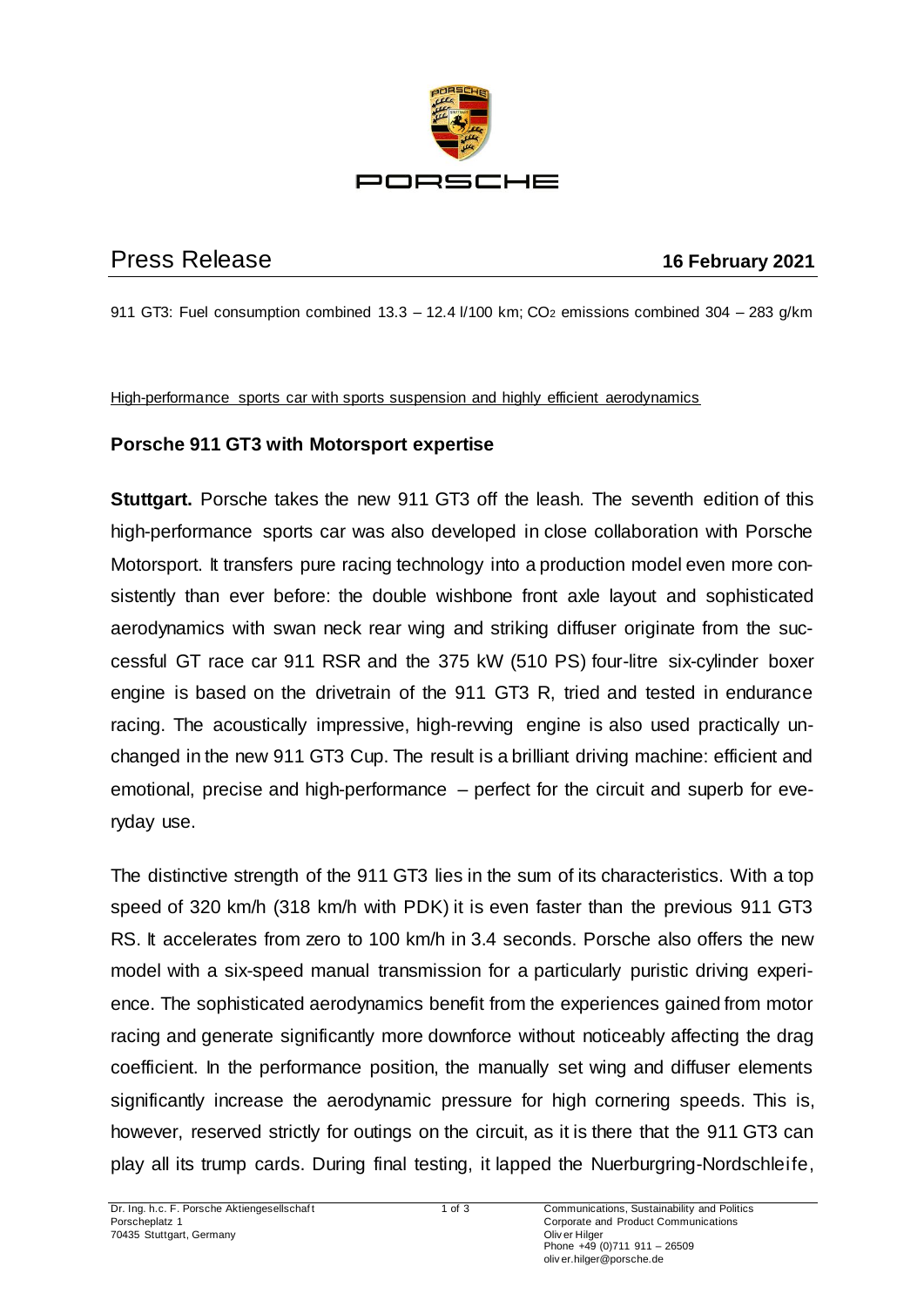traditionally the ultimate proving ground for all sports cars developed by Porsche, over 17 seconds quicker than its predecessor. Development driver Lars Kern took just 6:59.927 minutes for a full 20.8-kilometre lap. The shorter 20.6-kilometre track, which had previously served as a benchmark, was completed by the 911 GT3 in 6:55.2 minutes. Running on the optionally available Michelin Pilot Sport Cup 2 R tyres, the new model consistently delivered its performance over several laps in the expert hands of Porsche brand ambassador Jörg Bergmeister. For Bergmeister, it is "by far the best production car" that the experienced professional driver has ever driven in the "Green Hell".

Despite a wider body, larger wheels and additional technical features, the weight of the new GT3 is on a par with its predecessor. With manual gearbox it weighs 1.418 kilograms, with PDK 1.435 kilograms. The front bonnet made of carbon fibre-reinforced plastic (CFRP), lightweight glass windows, optimised brake discs and forged light-alloy wheels ensure weight discipline, as does the cover for the rear seat compartment. The lightweight sports exhaust system reduces the weight by no less than ten kilograms. With infinitely electrically adjustable exhaust flaps, it harmonises a highly emotional sound experience with the Euro 6d ISC FCM (EU6 AP) emissions standard. The combined consumption of the 911 GT3 is 13.3 litres/100 km (PDK 12.4).

Its racing genes are expressed in practically all the details of the new 911 GT3. The cockpit is in line with the current model generation. A new feature is the track screen: at the touch of a button, it reduces the digital displays to the left and right of the central rev counter, which reaches up to 10,000 revs, to information such as tyre pressure indicator, oil pressure, oil temperature, fuel tank level and water temperature, which are essential when driving on the circuit. It also includes a visual shift assistant with coloured bars to the left and right of the rev counter and a shift light derived from Motorsport.